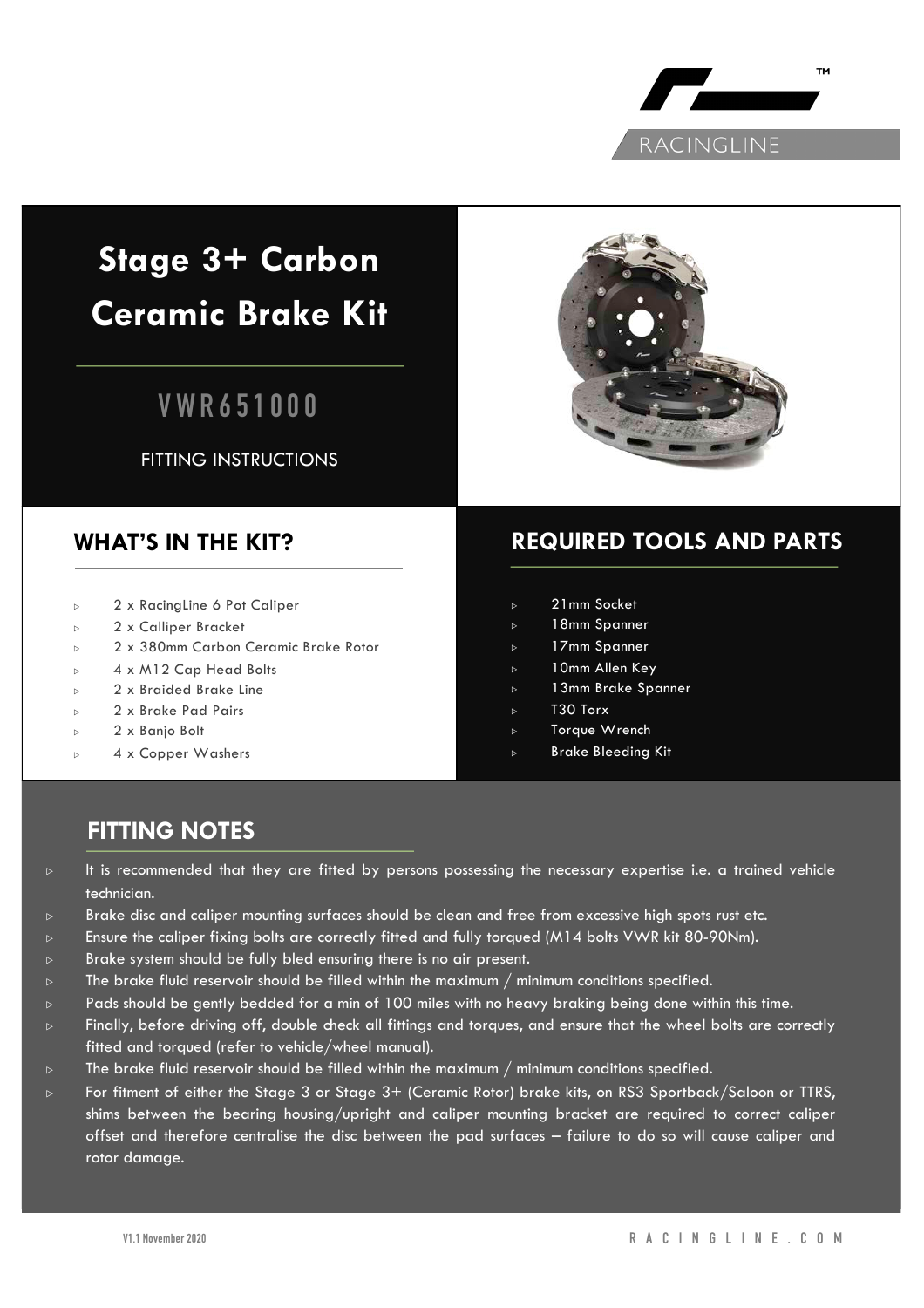#### **FITTING INSTRUCTIONS VWR651000**

#### Step 1:

Stock Brake Removal – With the vehicle securely raised, remove all wheels. Disconnect pad wear indicator plug Remove stock caliper from upright by removing the 2 x M14 OEM bolt from the rear of the caliper with a 21mm socket. Secure caliper away from disc and brake lines (ensuring brake lines are still connected). Remove stock disc using a T30 torx and clean any high spots on mating faces of the wheel hub to ensure correct fitment.



RACINGLINE

**TM** 



#### Step 2:

Installation of RacingLine Disc, Bracket & Caliper – Locate and mount the 380mm brake disc ensuring location and direction of rotation are correct. Next align the disc correctly with the M6 locating screw hole on the hub. Install new bell and rotor using the original countersunk locating screw through the M6 countersunk hole on the bell into the hub (VW P/N N10648301 if you require a replacement) . Install caliper bracket onto suspension upright using bolts OEM Bolts. Torque to 200N/m. Install RacingLine caliper to brake caliper bracket using 10mm allen key for 2 x M12 cap head bolts Torque to 90N/m ensuring the bleed nipple is at the top. Plug pad wear indicator into vehicle harness. Please note: the RacingLine 6 piston brake kit does not have a brake wear indicator. You will need to bridge the circuit on the vehicle multiplug to ensure the warning light remains off.

#### Step 3:

Installation of braided brake lines – Connect braided brake line to the new caliper. Place the banjo bolt through the female end of the braided line with a copper washer either side of the fitting. `Orientate the other end of the brake line fitting as shown in. Disconnect brake line location clips of OEM brake line and run braided line in its place. Before removing the OEM brake fitting, ensure brake fluid reservoir is filled to MAX. Using 13mm and 17mm spanners detach the OEM brake union and remove from vehicle. Attach braided brake line to the vehicle brake line ensuring a complete hydraulic seal and reattach retaining clips.



#### Step 4:

RacingLine Performance recommend RacingLine 5.1 Race Brake Fluid VWR69000BF1 for all our 4 & 6 Pot RacingLine Performance brake kits. You will need 3 bottles for a full car bleed.

Brake Bleeding and Wheel Refit – It is recommended to use a vacuum bleeder when bleeding the braking system. If one is not available, this will be a two-person job. In order to bleed the system properly it must be bled in a specific sequence, listed as follows: Passenger rear, Driver rear, Driver front, Passenger front. Before you start refill the reservoir to a level between the maximum and minimum mark with the new brake fluid and check this level throughout the sequence.